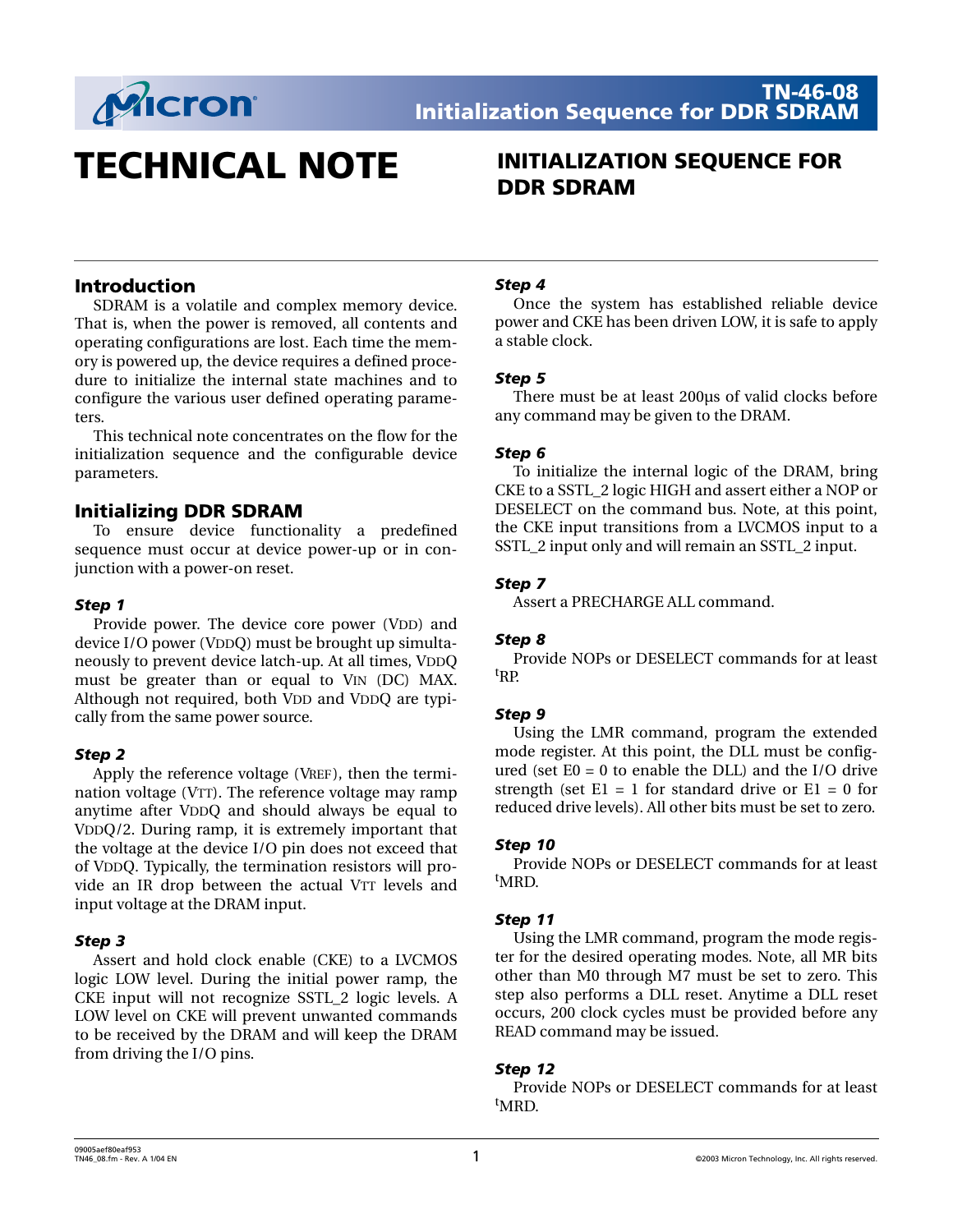

#### *Step 13*

Issue a PRECHARGE ALL command with A10 set to a logic HIGH level.

#### *Step 14*

Provide NOPs or DESELECT commands for at least t RP.

#### *Step 15*

Issue an AUTO REFRESH command. Note, as part of the initialization sequence, there must be two AUTO REFRESH commands issued. The standard flow is to issue one at Step 15 and one at Step 17. Alternately, these may occur anytime after Step 10.

#### *Step 16*

Provide NOPs or DESELECT commands for at least t RFC.

#### *Step 17*

Issue the second AUTO REFRESH command.

#### *Step 18*

Provide NOPs or DESELECT commands for at least t RFC.

#### *Step 19*

Although not required for Micron® devices, JEDEC requires an LMR command to clear the DLL bit (set M8  $= 0$ ). If a LMR command is issued, the same operating parameters should be set as configured in [Step 11.](#page-0-0)

#### *Step 20*

Provide NOPs or DESELECT commands for at least t MRD.

#### *Step 21*

The DRAM has been properly initialized and is ready for any valid command. Note, 200 clock cycles are required between the DLL reset at [Step 11](#page-0-0) and any READ command.

### **Figure 1: Initialization Flow Diagram**

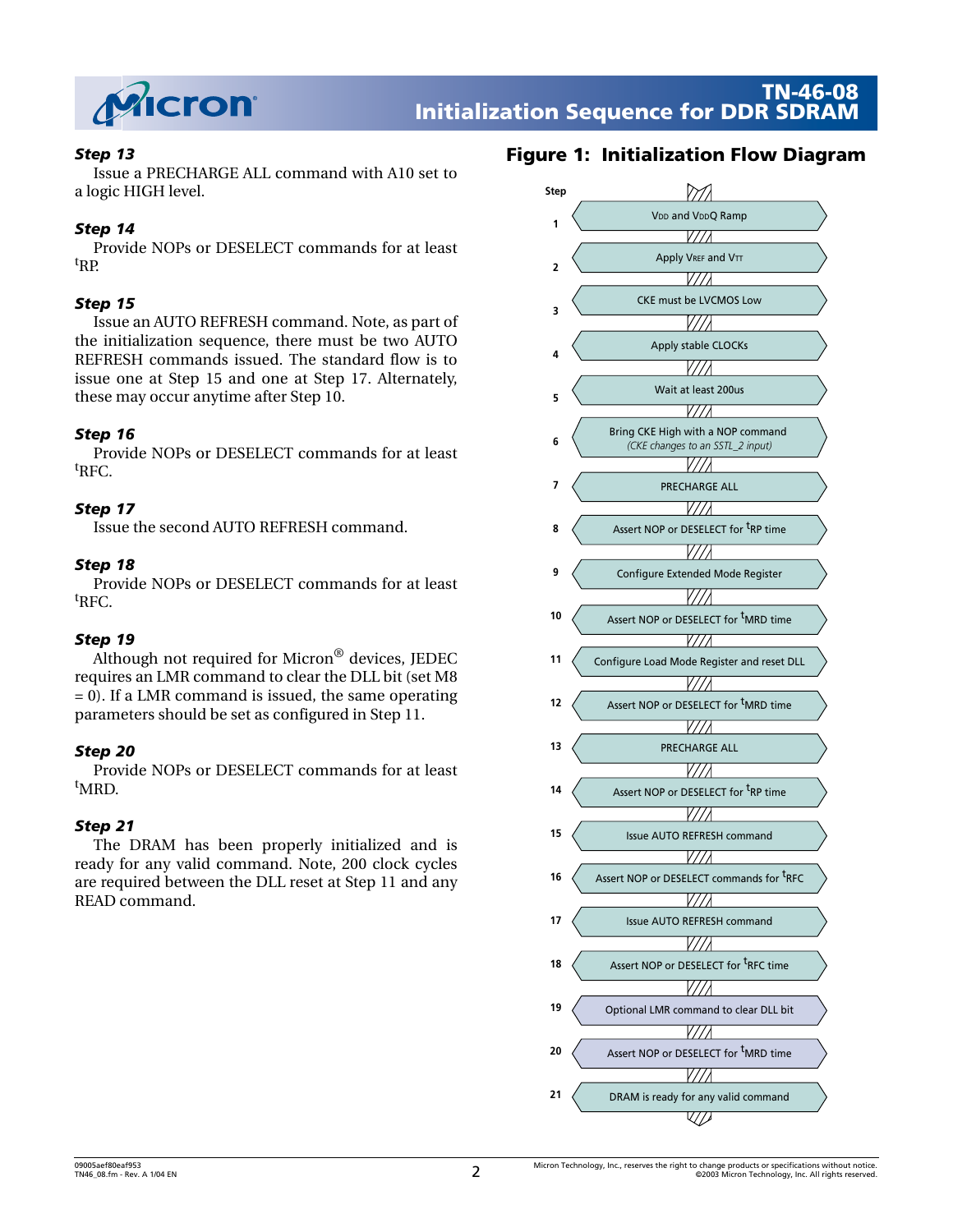

#### **TN-46-08 Initialization Sequence for DDR SDRAM**

#### **Configuration of Operating Parameters**

As part of the initialization routine the device operating parameters must be set. For standard DDR-1 SDRAM this includes two internal registers, the Mode Register (MR) and the Extended Mode Register (EMR).

The LOAD MODE REGISTER command (LMR) is used to program the mode registers. The LMR command is issued in conjunction with the DRAM bank addresses (BA1 and BA0), selects either the MR or the EMR. The DRAM row addresses (A13–A0) provide the op-code to be written. The least significant row address corresponds to the least significant bit within the mode registers.

#### **Mode Register**

The mode register has seven configurable bits that may be dynamically updated to reflect changing system requirements. They include (M0-M2) which are used to set the burst length, (M3) which is used to set the burst type, (M4-M6) which define the CAS Latency and (M8) which is used to perform a DLL reset. All other bits are reserved for future use and must be set to zero. To address the mode register, set BA1 = 0 and  $BA0 = 0.$ 



#### Note:

1) BA1 and BA0 must be "0, 0" to select the mode register (vs. the extended mode register). 2) A13 is only utilized on the 1Gb device.

3) A12 is only utilized on 256Mb and larger devices.

#### **Extended Mode Register**

The EMR has two configurable bits that usually are not changed once the device has been initialized. Bit (E0) is used to enable the device DLL and bit (E2) defines the output drive strength. All other bits are reserved for future use and must be set to zero. To point to the EMR, set  $BA1 = 0$  and  $BA0 = 1$ .

#### **Figure 3: Extended Mode Register**



Note:

1) To access the extended mode register BA1 must equal "0" and BA0 must equal a "1".

2) A13 is only utilized on the 1Gb device.

3) A12 is only utilized on 256Mb and larger devices.

4) Reduced drive strength is avaliable on x16 devices only.